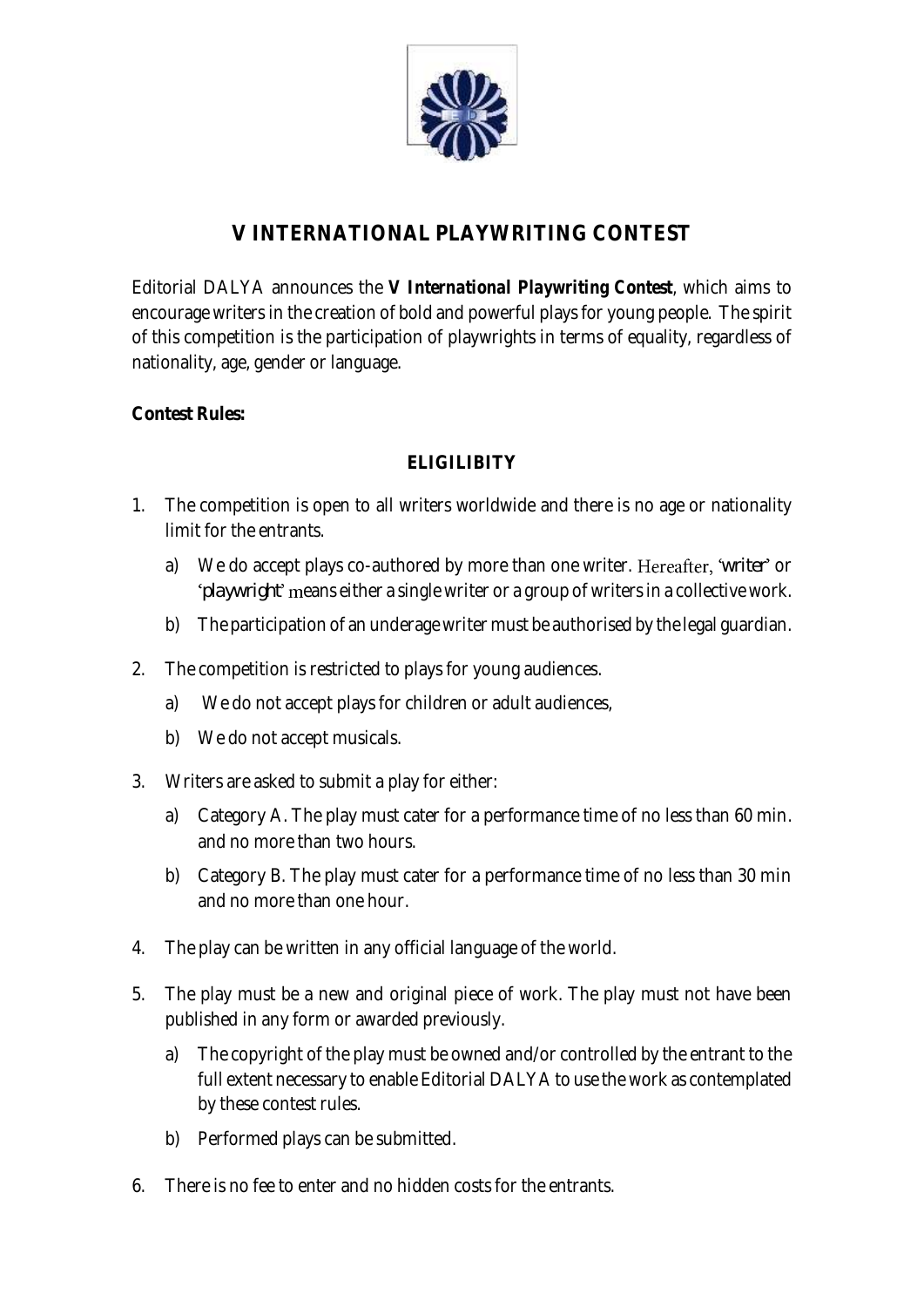### **THE PRIZES**

- 7.  $\epsilon$ 10000 in prizes to be won:
	- a) Category A  $(64800)$

A cash prize of  $2400 \epsilon$  for the writer, translation to another European language, publication and public reading, plus economic aid for performances of the play within two years after its publication.

b) Category B  $(63200)$ 

A cash prize of 1000 $\epsilon$  for the writer, translation to another European language, publication and public reading, plus economic aid for the performances of the play within two years after its publication.

d) Shorlist **2000**)

The shortlisted plays will automatically be considered for publication in Editorial DALYA.

- c) Awards cannot be shared or reduced, and the prize must be granted at least in one category.
- e) The Jury may award Honourable Mentions without cash prizes to any play of the contest.

#### **HOW TO ENTER**

- 8. The competition opens on Thursday *1 October 2020*, with the deadline for entry being on Thursday *31 December 2020*.
	- a) We do accept up to three plays per writers.
	- b) Each entry must contain just one play.
- 9. The play may be submitted via links provided in **ytpwc.edalya.com** or on Editorial DALYA web page: www.edalya.com. (→ Premios→Premio Teatro Joven).
	- a) The document must contain a front page stating:
		- 1) The title of the play.
		- 2) The contest category (A or B).
		- 3) Contact e-mail.
	- b) Include the authorisation of the legal guardian, if applicable.
	- c) The writer's name must be deleted from the entry and document to facilitate fair, anonymous judging.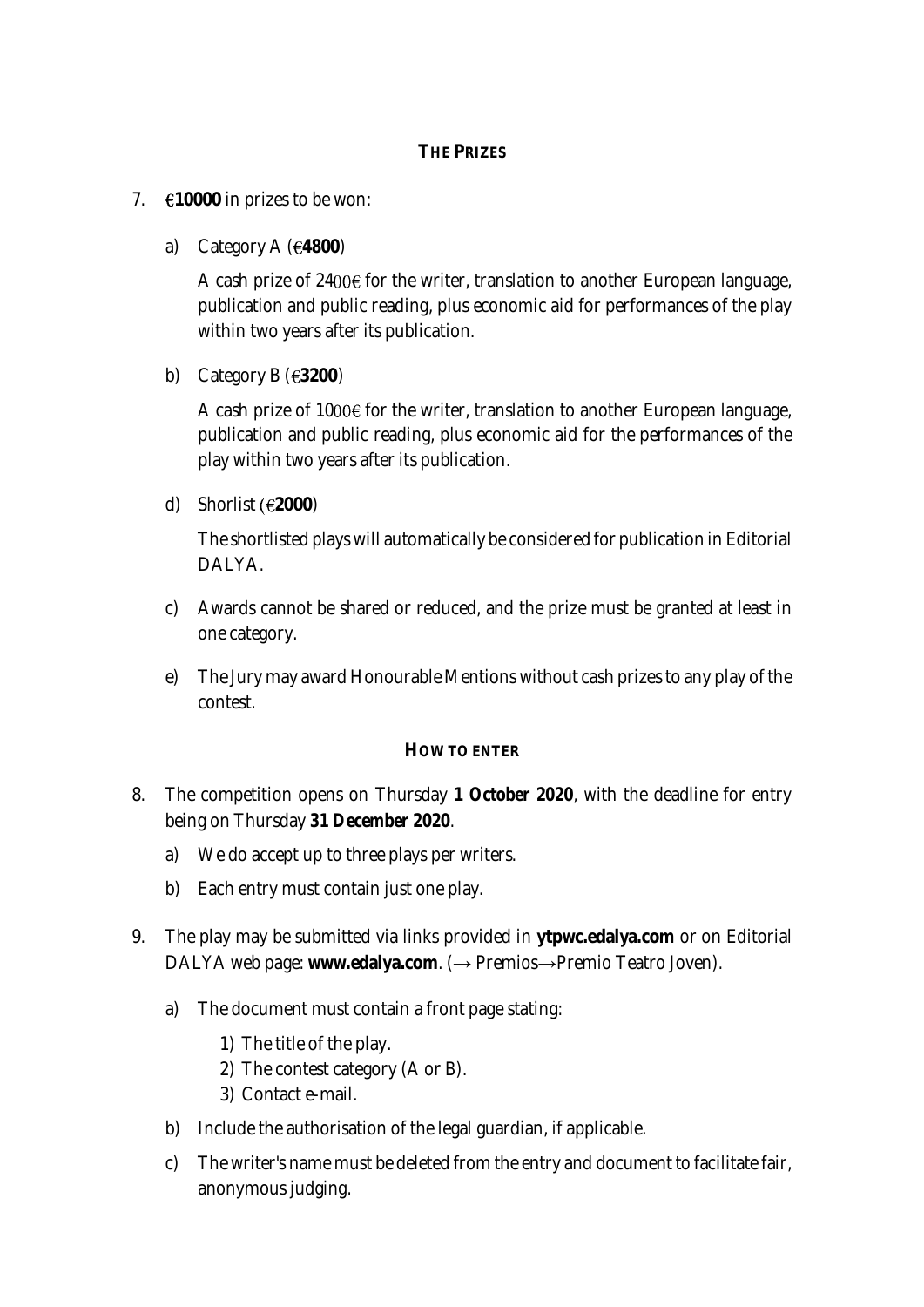- 10. An updated list of the plays submitted to the competition will be published on the website of Editorial DALYA.
	- a) The Jury can change the category at his sole discretion.
	- b) The organization will send a notification to the writer to confirm that the entry has been accepted.
	- c) Writers whose plays are not listed or have not received the acceptance of the entry should notify the organization this by email.
	- d) The entries with no contact email or this is incorrect will be discarded in the finalists selection.

#### **THE JUDGING PROCESS**

- 11. Shortlist. The evaluators will assess each play in accordance with the following criteria:
	- a) Quality of dramatic text and audience appeal (characters, dialogue, story development, style, rhythm...).
	- b) Promotion of tolerant coexistence among young people, and crafting discussions and problem-solving around their conflict issues.
	- c) Factors that ease the production: cast, set, technical requirements...
- 12. A short list of 3-6 plays per category will be selected before Friday, 15 January 2021.
	- a) The writers of these plays will be notified by email after selection.
	- b) The awarded writer must re-submit the play, including personal details (name, headshot, address, nationality...) and CV in the front page.
- 13. After Friday, 22 January 2021, the shortlist will be announced through the website of Editorial DALYA (**www.edalya.com**), its social network and the media.
- 14. Winners. The evaluators will assess the shortlisted plays in accordance with the following criteria:
	- a) Topic (dramatic meaning, originality and adaptation of the topic to drama...)
	- b) Universality (issues of common interest, engagement, audience devotion...)
	- c) Number of previous performances (better: none).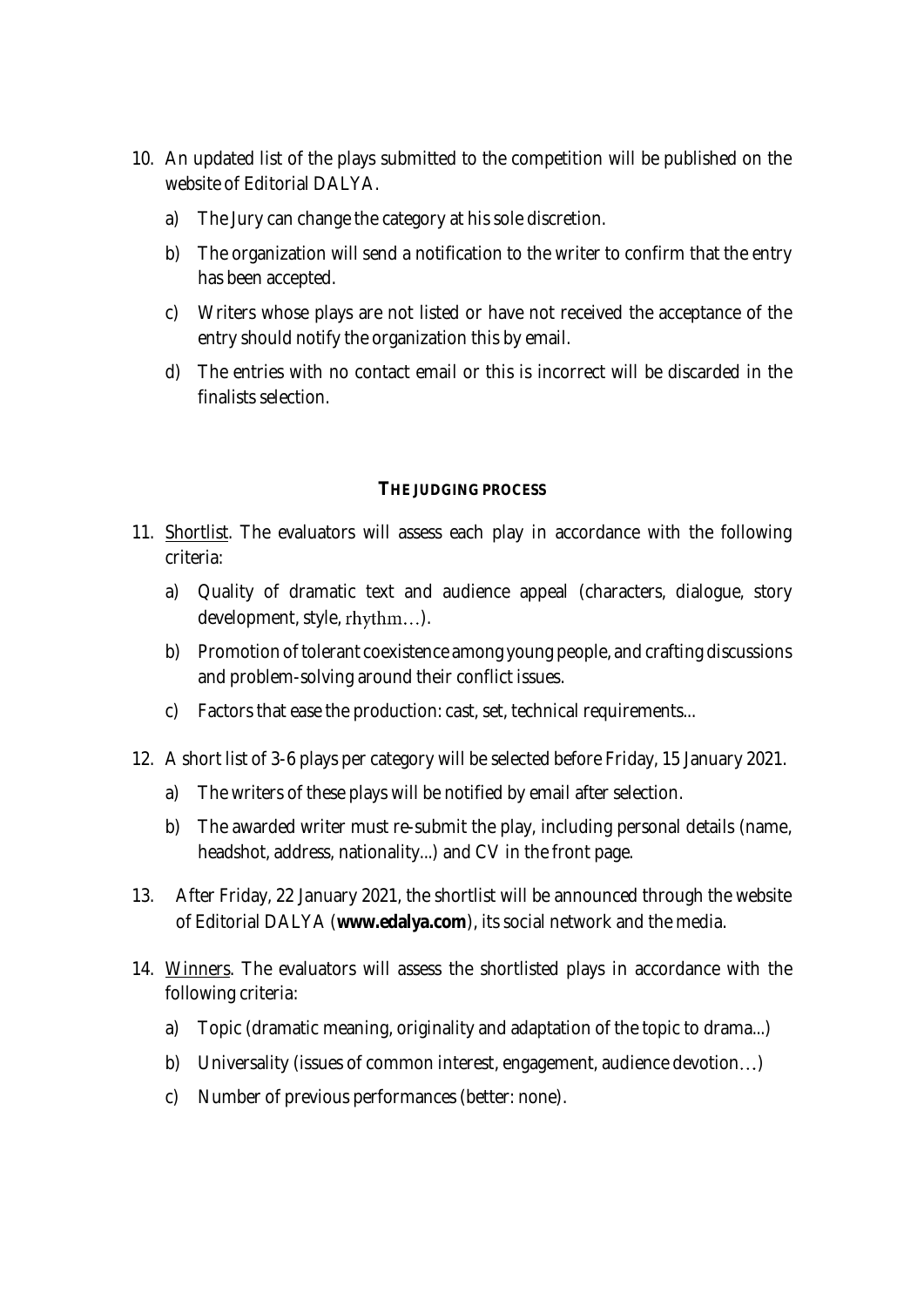- 15. The Jury will select the winners before Sunday, 31 January 2021.
	- a) The writers of these plays will be notified by e-mail after selection
	- b) The Jury's verdict will be announced through the website of Editorial DALYA (**www.edalya.com**), its social network and the media.
	- c) The Jury's verdict is final.

#### **PRIZES DELIVERY**

- 16. Payments, publications and economic aids
	- A) Non-winner runners-up must send a letter asking their plays to be considered for publication.
	- b) The cash prize money will be remitted at the moment of the publication.
	- c) To be published, plays must be submitted the play translated to an official European language, if the writer hadn't done before.
	- d) The economic aids for performances will be announced at the moment of the publication.

#### **GENERAL CONDITIONS**

- 17. The awarded participants commit making mention of the award in their future publications or performances of the play.
- 18. Wherever is possible, winners commit to facilitate the performances of the awarded plays without payment of royalties within two years after the publication.
- 19. Awarded entrants commit themselves to sign a Publisher-Writer agreement with the customary terms of Editorial DALYA.
	- a) Editorial DALYA can publish these plays in any of the official languages of Europe.
	- b) Plays will be published in the book series of theatre, named "Antonio Mesa Ruiz".
	- c) Editorial DALYA commits itself to publish an awarded play in ten months plus the periods of force majeure.
- 20. By entering the Prize, the awarded entrants grant non-exclusive permission to Editorial DALYA, its sponsors and any members of the media to use their résumés and extracts from their plays in publicity and reporting.